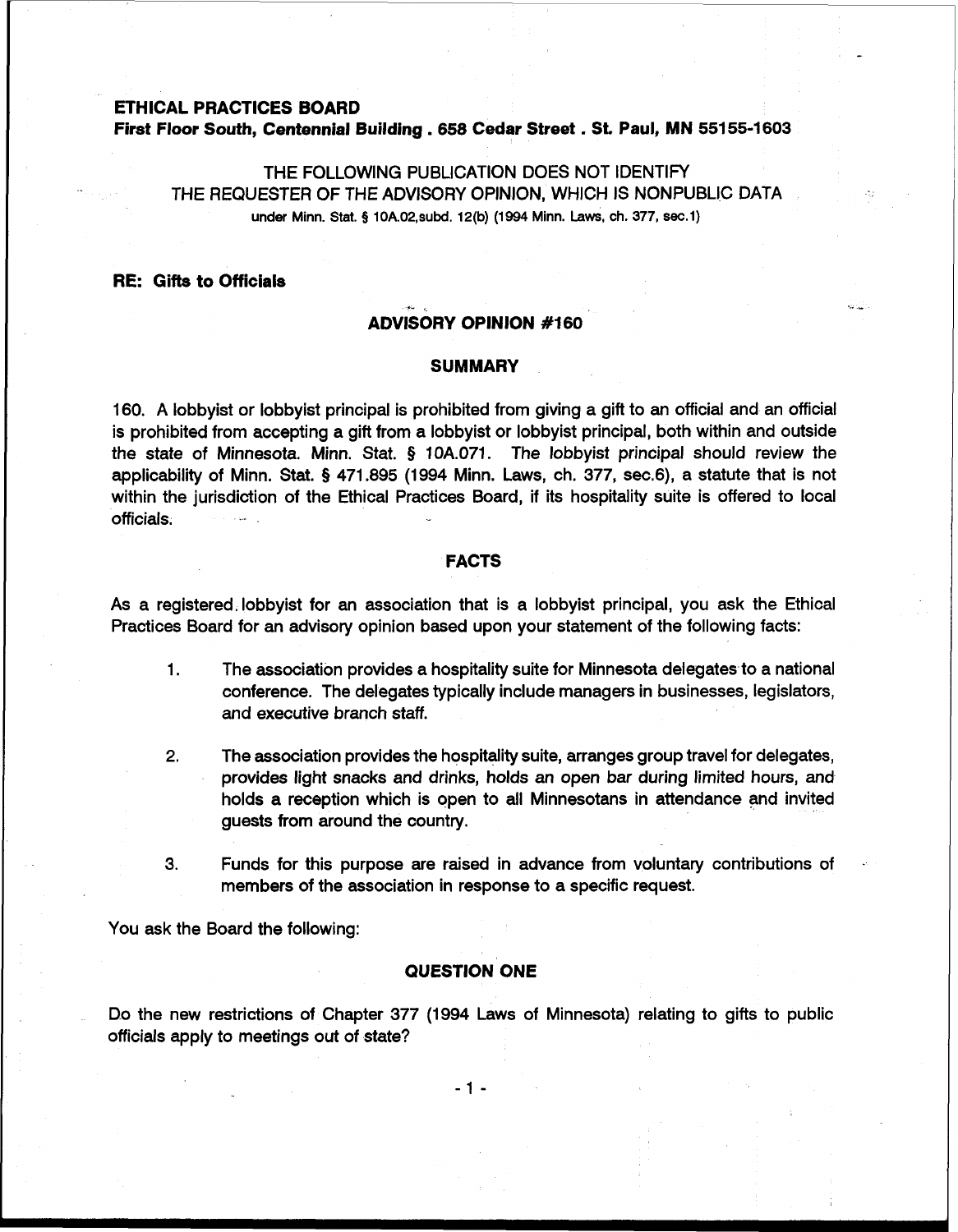#### **OPINION**

Yes. A lobbyist or lobbyist principal is prohibited from giving and an official is prohibited from accepting a gift, both within and outside the state of Minnesota. Minn. Stat. § 10A.071. The association also should review the applicability of Minn. Stat. § 471.895 (1994 Minn. Laws, ch. 377, sec.6), a statute that is not within the Board's jurisdiction and with regard to which the Board may not issue advisory opinions. That statute prohibits gifts from interested persons to local officials as those terms are defined by Minn. Stat. § 471.895, subds. 1 (c) and (d), and it likely applies to the activities you describe if the association's hospitality suite is offered to local officials. A copy is attached for your reference.

### **QUESTION TWO**

What is an appropriate way to determine the value of the gift to attending legislators and other covered officials?

### **OPINION**

The association should calculate the total costs for providing the hospitality suite, including overhead costs such as the suite itself, and divide the product by the number of individuals who receive the benefits to determine the value of the gift per person.

#### **QUESTION THREE**

If covered officials pay the same group travel costs as other attenders, do travel discounts need to be apportioned?

# **OPINION**

No. When an official pays the same price for travel costs that is charged to other attenders, then the transaction is not a gift within the meaning of Minn. Stat. § 10A.071, subd. 1(b).

# **QUESTION FOUR**

Would it be appropriate to charge a fee to attending legislators and other covered officials А. to cover the costs of snacks, drinks, the reception, and other things of value?

В. Would such a fee have to include a portion of overhead costs such as the cost of the suite?

What apportionment method should be used to calculate the fee to be charged? C.

 $-2-$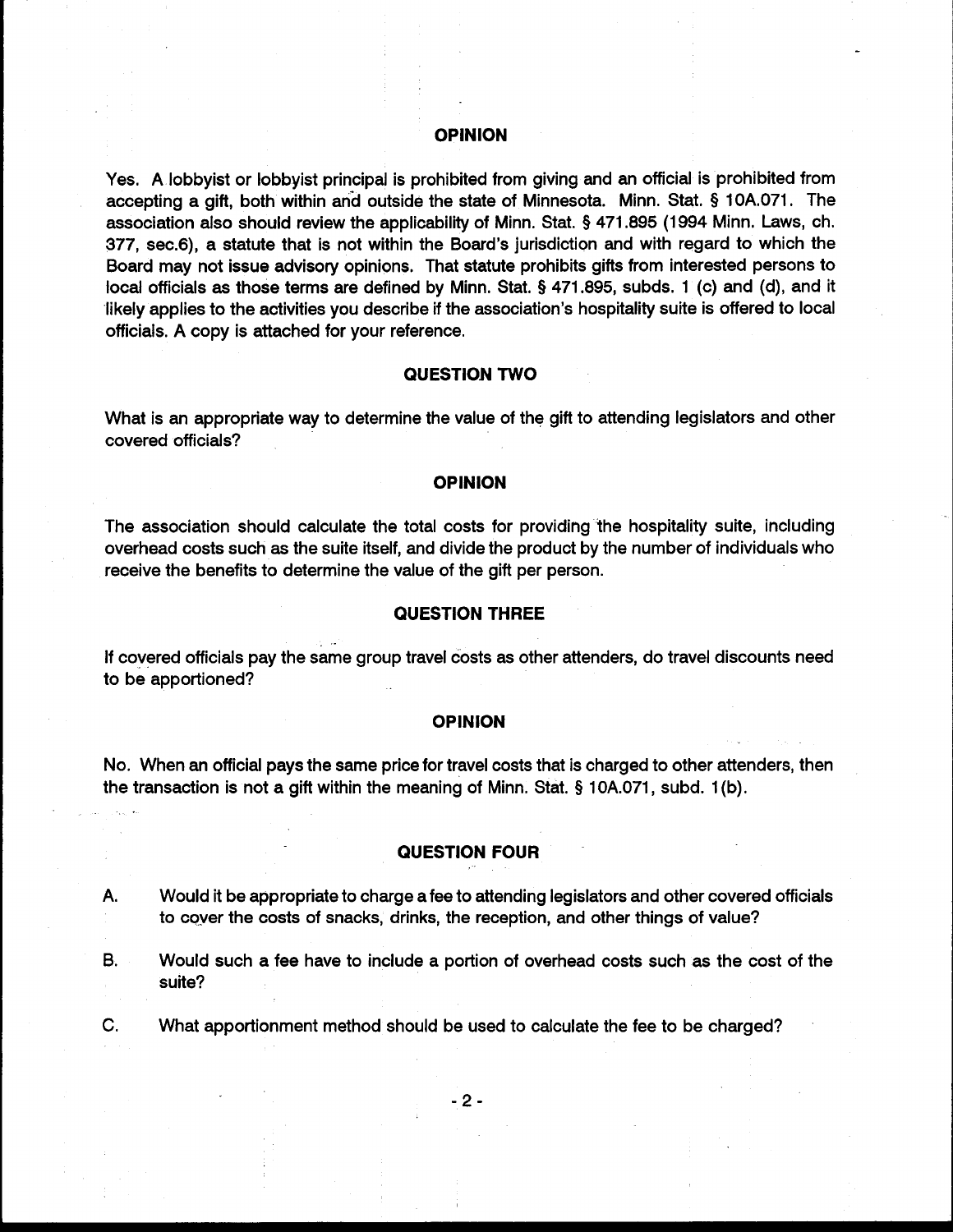### **OPINION**

Yes; otherwise, the benefit is a gift. The benefit is not a gift if the giver receives equal or А. greater value in return. Minn. Stat. § 10A.071, subd. 1 (b).

**B.** Yes.

See response to Question Two, above. C.

 $9 - 15 - 1994$ Issued:

 $\ddotsc$ 

 $\mathbb{R}^2$ 

John L. Holahan, Jr., Chair **Ethical Practices Board** 

# **PERTINENT STATUTES**

Minn. Stat. § 10A.01 DEFINITIONS provides:

Subd. 11. (a) "Lobbyist" means an individual:

(1) engaged for pay or other consideration, or authorized to spend money by another individual, association, political subdivision, or public higher education system, who spends more than five hours in any month or more than \$250, not including the individual's own travel expenses and membership dues, in any year, for the purpose of attempting to influence legislative action or administrative action, or the official action of a metropolitan governmental unit, by communicating or urging others to communicate with public or local officials.

Subd. 18. "Public official" means any:

(a) member of the legislature;

(b) constitutional officer in the executive branch and the officer's chief administrative deputy;

(c) member, chief administrative officer or deputy chief administrative officer of a state board or commission which has at least one of the following powers: (i) the power to adopt, amend or repeal rules, or (ii) the power to adjudicate contested cases or appeals;

(d) commissioner, deputy commissioner, or assistant commissioner of any state department as designated pursuant to section 15.01;

(e) individual employed in the executive branch who is authorized to adopt, amend or

 $-3-$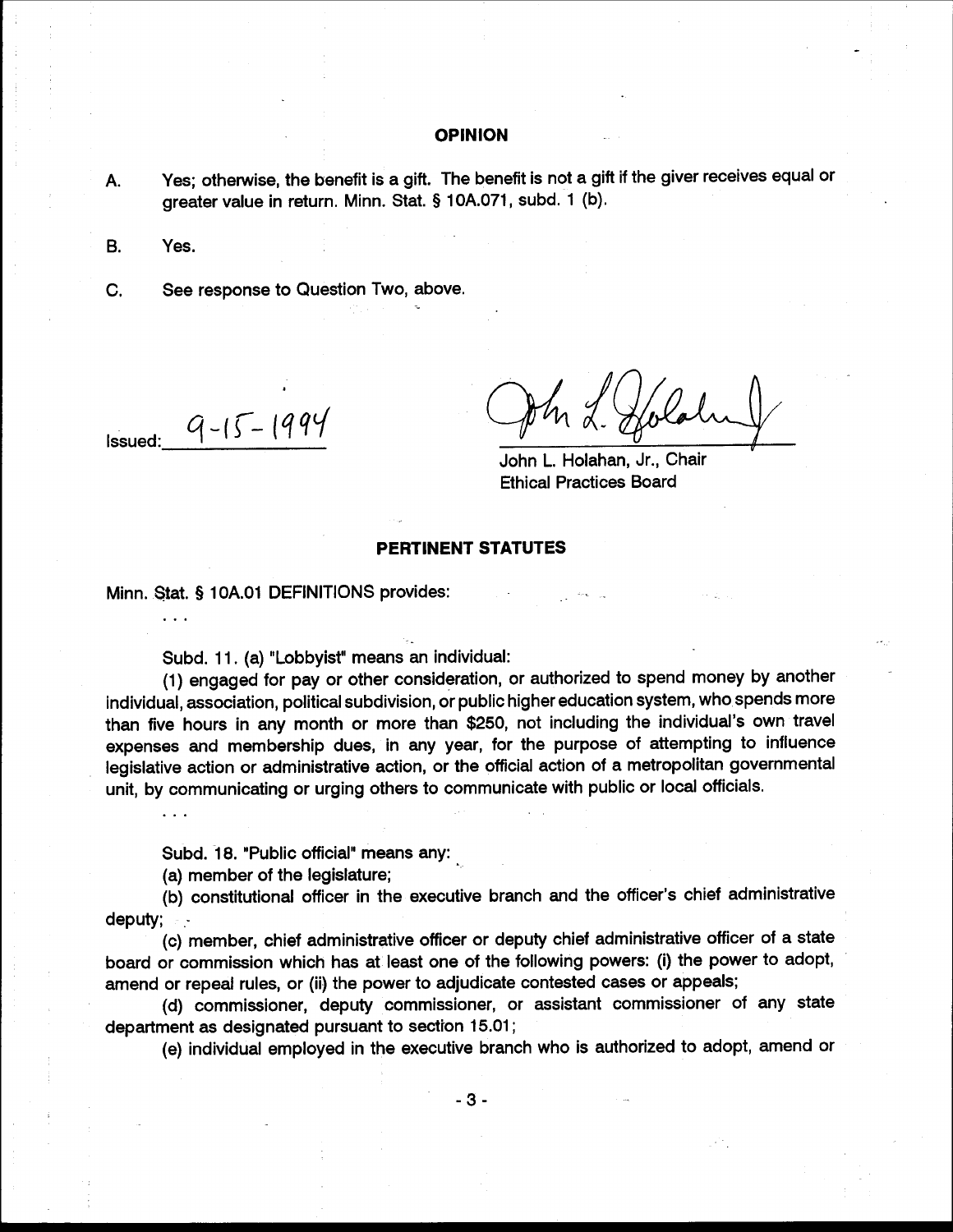repeal rules or adjudicate contested cases;

 $\ddotsc$ 

(f) executive director of the state board of investment;

(g) executive director of the Indian affairs intertribal board;

(h) commissioner of the iron range resources and rehabilitation board;

(i) commissioner of mediation services;

(i) deputy of any official listed in clauses (e) to (i);

(k) judge of the workers' compensation court of appeals;

(I) administrative law judge or compensation judge in the state office of administrative hearings or referee in the department of jobs and training;

(m) solicitor general or deputy, assistant or special assistant attorney general;

(n) individual employed by the legislature as secretary of the senate, chief clerk of the house, revisor of statutes, or researcher, legislative analyst, or attorney in the office of senate counsel and research or house research;

(o) member or chief administrative officer of the metropolitan council, regional transit board, metropolitan transit commission, metropolitan waste control commission, metropolitan parks and open spaces commission, metropolitan airports commission or metropolitan sports facilities commission;

(p) the director of the racing commission, the director of the gambling control board, the director of the state lottery, and the deputy director of the state lottery;

(q) director or the division of gambling enforcement in the department of public safety;

(r) member or executive director of the higher education facilities authority; or

(s) member of the board of directors or president of the Minnesota world trade center corporation.

Subd. 25. Local official. "Local official" means a person who holds elective office in a political subdivision or who is appointed to or employed in a public position in a political subdivision in which the person has authority to make, to recommend, or to vote on as a member of the governing body, major decisions regarding the expenditure or investment of public money.

Subd. 26. Metropolitan governmental unit. "Metropolitan governmental unit" means any of the seven counties in the metropolitan area as defined in section 473.121, subdivision 2, a regional railroad authority established by one or more of those counties under section 398A.03, a city with a population of over 50,000 located in the seven-county metropolitan area, the metropolitan council, a metropolitan agency as defined in section 473.121, subdivision 5a, the Minnesota state high school league, and Minnesota Technology, Inc.

Subd. 27. Political subdivision. "Political subdivision" means the metropolitan council, a metropolitan agency as defined in section 473.121, subdivision 5a, a municipality as defined in section 471.345, subdivision 1, the Minnesota state high school league, and Minnesota Technology, Inc.

-4-

Subd. 28. Principal. "Principal" means an individual or association that: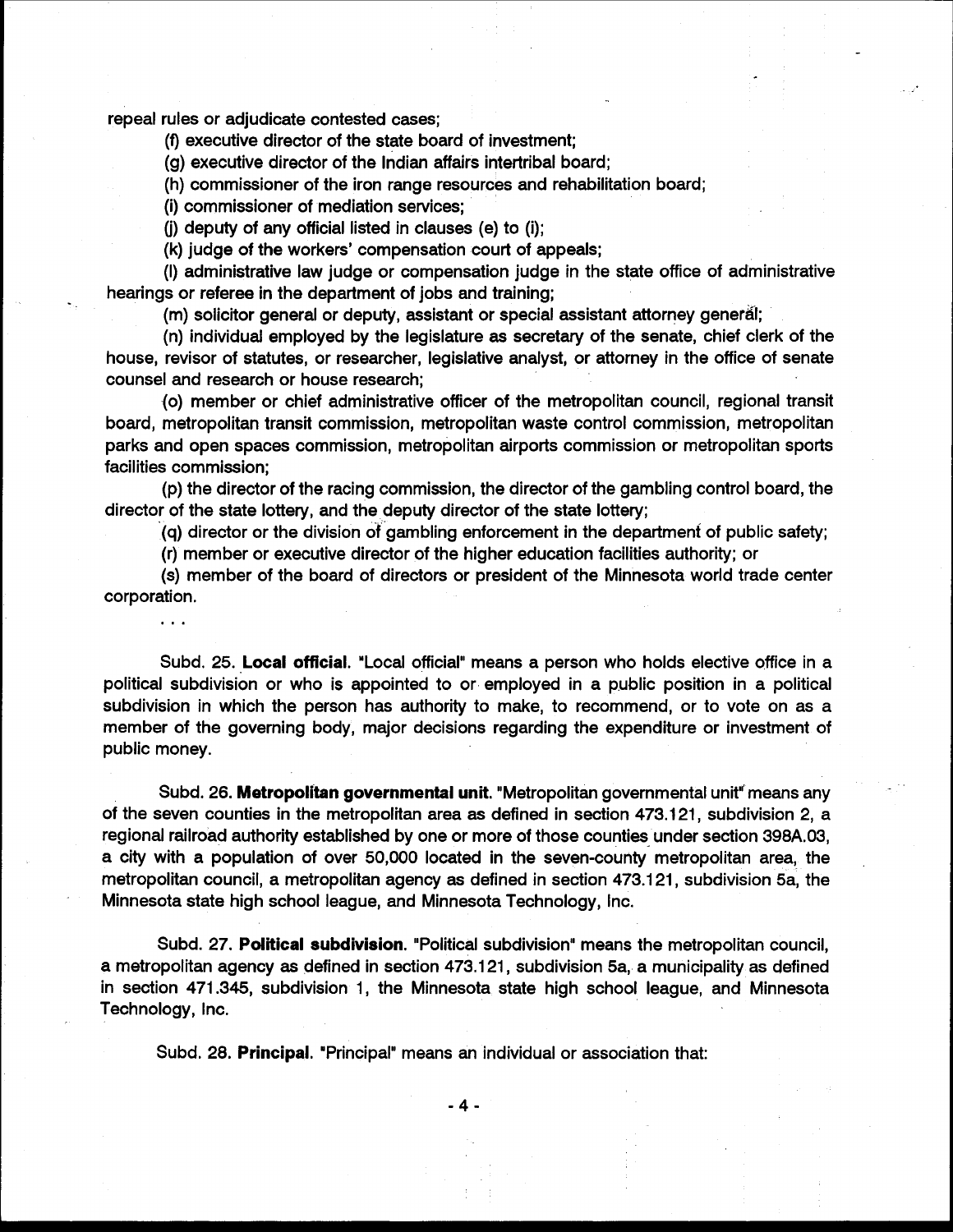(1) spends more than \$500 in the aggregate in any calendar year to engage a lobbyist, compensate a lobbyist, or authorize the expenditure of money by a lobbyist; or

(2) is not included in clause (1) and spends a total of at least \$50,000 in any calendar year on efforts to influence legislative action, administrative action, or the official action of governmental units, as described in section 10A.04, subdivision 6.

Laws of 1994, Ch. 377, Sec. 5, created Minn. Stat. § 10A.071 CERTAIN GIFTS BY LOBBYISTS AND PRINCIPALS PROHIBITED which provides:

Subdivision 1. Definitions. (a) The definitions in this subdivision apply to this section.

(b) "Gift" means money, real or personal property, a service, a loan, a forbearance or forgiveness of indebtedness, or a promise of future employment, that is given and received without the giver receiving consideration of equal or greater value in return.

(c) "Official" means a public official, an employee of the legislature, or a local official of a metropolitan governmental unit.

Subd. 2. Prohibition. A lobbyist or principal may not give a gift or request another to give a gift to an official. An official may not accept a gift from a lobbyist or principal.

Subd. 3. Exceptions. (a) The prohibitions in this sections do not apply if the gift is:

(1) a contribution as defined in section 10A.01, subdivision 7;

(2) services to assist an official in the performance of official duties, including by not limited to providing advice, consultation, information, and communication in connection with legislation, and services to constituents;

(3) services of insignificant monetary value:

(4) a plaque or similar memento recognizing individual services in a field of specialty or to a charitable cause;

(5) a trinket or memento of insignificant value;

(6) informational material of unexceptional value; or

(7) food or a beverage given at a reception, meal, or meeting away from the recipient's place of work by an organization before whom the recipient appears to make a speech or answer questions as part of a program.

(b) The prohibitions in this section do not apply if the gift is given:

(1) because of the recipient's membership in a group, a majority of whose members are not officials, and an equivalent gift is given to the other members of the group; or

(2) by a lobbyist or principal who is a member of the family of the recipient, unless the gift is given on behalf of someone who is not a member of that family.

Laws of 1994, Ch. 377, Sec. 6, created Minn. Stat. § 471.895 CERTAIN GIFTS BY INTERESTED PERSONS PROHIBITED which provides:

 $-5 -$